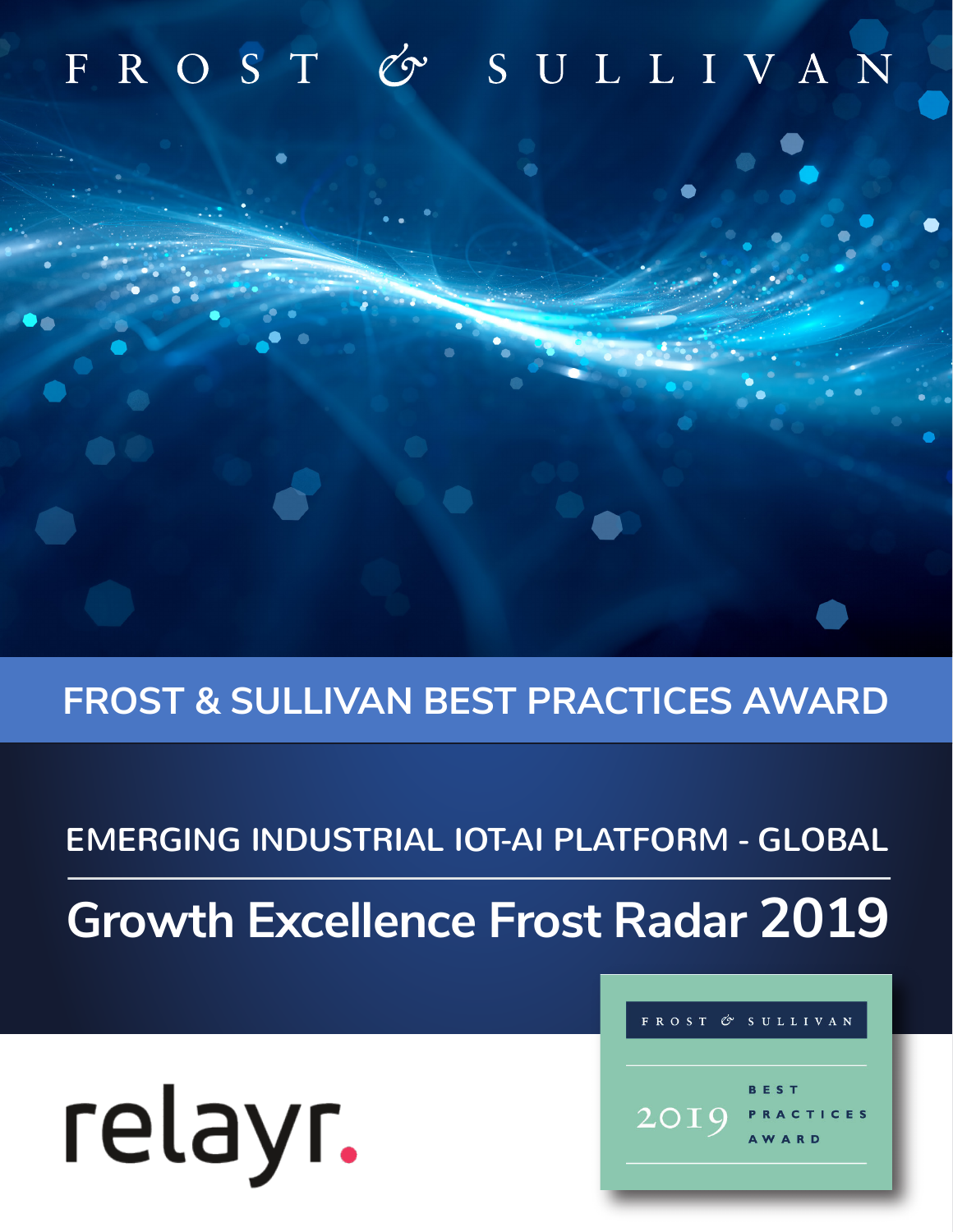#### FROST SULLIVAN

# $\overline{\phantom{a}}$   $\overline{\phantom{a}}$  $\boldsymbol{\Delta}$

#### **CONGRATULATIONS!**

Frost & Sullivan is proud to present relayr with this year's Frost Radar Best Practices Award for Growth Excellence in the global emerging Industrial IoT-AI platform market.

Frost & Sullivan's global team of analysts and consultants continuously research a wide range of markets across multiple sectors and geographies. As part of this ongoing research, we identify companies that consistently develop new growth strategies based on a visionary understanding of the future, and thus more effectively address new challenges and opportunities. This involves extensive primary and secondary research across the entire value chain of specific products. Against the backdrop of this research, Frost & Sullivan recognizes relayr for these valuable achievements.

This recognition is strictly reserved for companies that are market leaders and are at the forefront of innovation. These companies consolidate or grow their leadership position by continuously innovating and creating new products and solutions that serve ever-evolving customer needs. These companies are also best positioned to expand the market by strategically broadening their product portfolio. Achieving Growth, Innovation & Leadership (GIL) is never an easy task, but it is one made even more difficult considering today's intensely competitive environment, customer volatility, economic uncertainty, and rapid technology evolution. Within this context, Relayr's receipt of this Award signifies an even greater accomplishment.

Moreover, this recognition is the result of many individuals (employees, customers, and investors) making daily choices to support the organization and meaningfully contribute to its future. Frost & Sullivan enthusiastically acknowledges and celebrates these achievements. Once again, congratulations on your accomplishments and we wish you great success in the future.

Sincerely yours,

**Krishna Srinivasan Dilip Sarangan** [ksrinivasan@frost.com](mailto:ksrinivasan@frost.com) [dilip.sarangan@frost.com](mailto:dilip.sarangan@frost.com)

*Global President & Managing Partner Global Research Director, Frost Radar*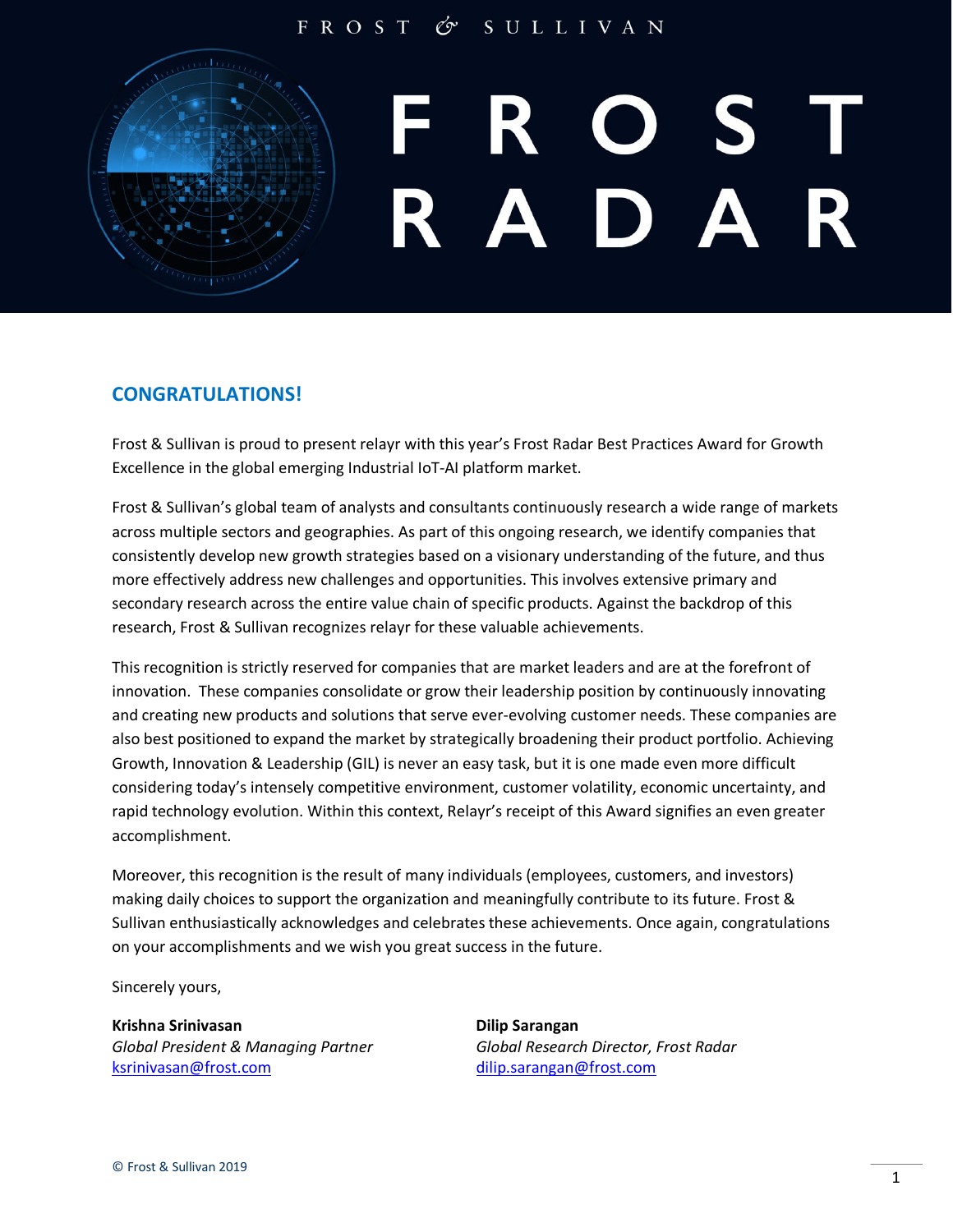## **The Frost Radar Global Emerging Industrial IoT-AI Platform Market**



*Source: Frost & Sullivan*

In a field of over 60 global industry participants, Frost & Sullivan has independently ranked the top 23 companies in the above Frost Radar analysis.

The key parameters independently analyzed by Frost & Sullivan include:

- Innovation Scalability
- R&D
- Product Portfolio
- Mega Trends Leverage
- Customer Alignment
- Growth Pipeline
- Vision and Strategy
- Sales and Marketing

Frost & Sullivan studies related to this independent analysis:

• Frost Radar: Global IoT Platforms Market, 2018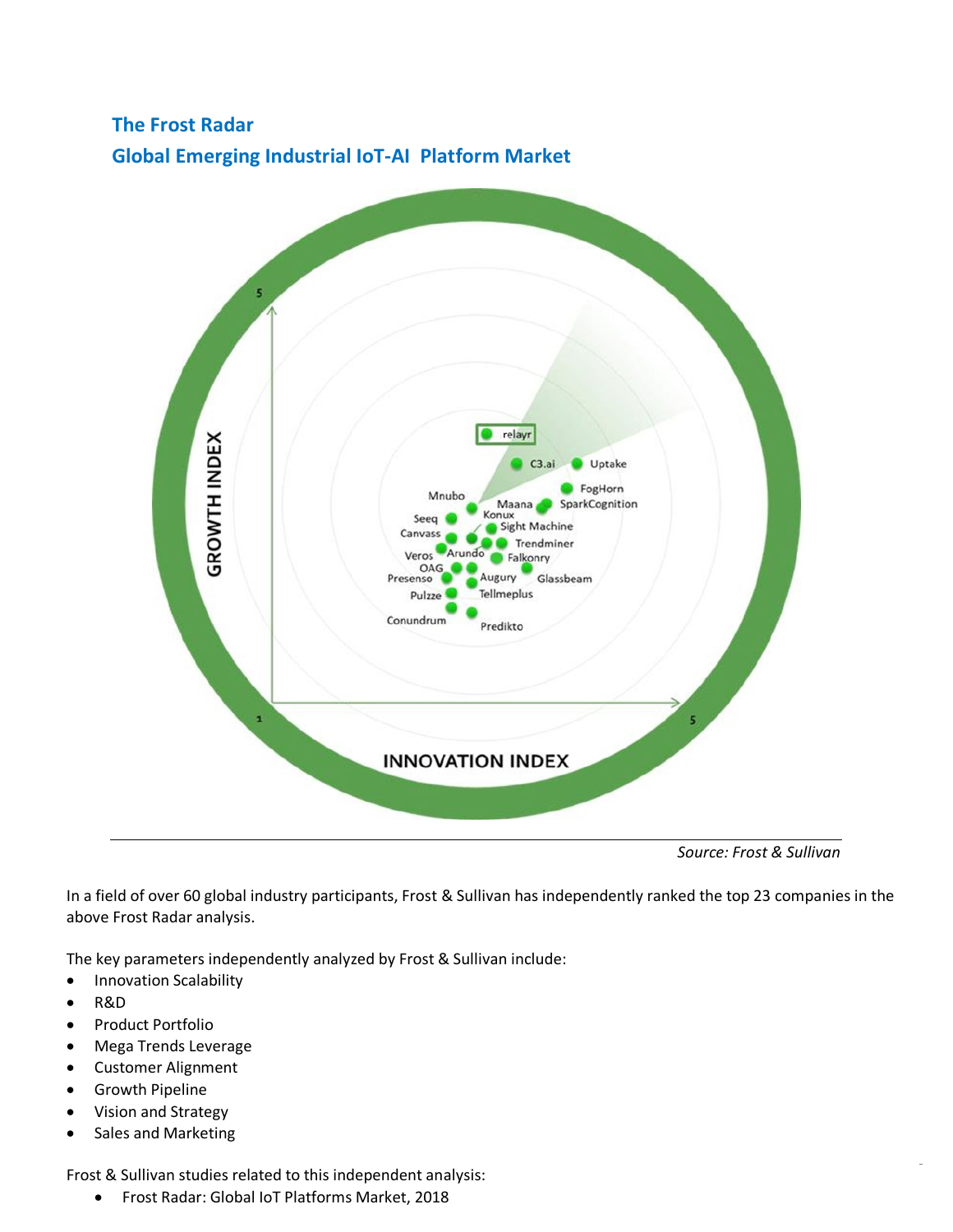#### **Industry Overview**

The Internet of Things (IoT) is a complex ecosystem that integrates information technology (IT) with operational technology (OT) to generate data that can be analyzed to increase revenues and improve business productivity. The IoT has moved from the machine-to-machine (M2M) era in which monitoring an asset was the main objective to sensing, gathering data, monitoring, and controlling spaces and conditions of the those spaces. Frost & Sullivan's research underlines that the adoption of IoT impacts every economic sector and living environment: from smart cities to manufacturing, from healthcare delivery services to retailers.

However, the IoT vision has not yet reached its potential. The ambitious objective of IoT is to predict conditions and situations, prescribe solutions, and automate processes. To achieve this, IoT has to solve issues such as security, interoperability, as well as trust and identity. It must increase the level of data readiness in organizations, boost the level of machine intelligence, and strike the optimum balance between the edge and the cloud.

To face these challenges, emerging technologies such as distributed ledger technologies (DLT) and artificial intelligence (AI) are increasingly necessary. Therefore, the landscape of players involved in IoT projects should expand to encompass providers of emerging technologies. A new era of convergence has started—the convergence between the IoT and AI.

Predicting undesired conditions and being able to prescribe solutions to avoid those situations is a powerful combination for optimizing processes, reducing resource consumption, improving human resource contribution to enterprise processes, and stimulating innovation in organizations.

However, predicting and prescribing requires sophisticated analytics solutions that build on different sources of data (IoT data, organizational data, external data) and can model spaces, analyze the historical behavior of the space and machines within the space, and anticipate possible conditions. The organization can act to avoid these conditions or machines can autonomously act to avoid those conditions.

AI is suited to supporting these requirements. It is important to note that AI is an umbrella term: "artificial intelligence is the science and engineering of making intelligent machines" (McCarthy, 2007). There are several branches of AI. The one that the industry is exploring to achieve a "predicting and prescribing" framework is machine learning (ML). ML techniques help machines to learn without explicit programming.

Currently, ML is being applied in IoT contexts. Research reveals that strongly process-oriented sectors are more receptive of the convergence IoT-AI. Several activities and projects are happening in manufacturing (Industrial Internet), oil and gas, and mining.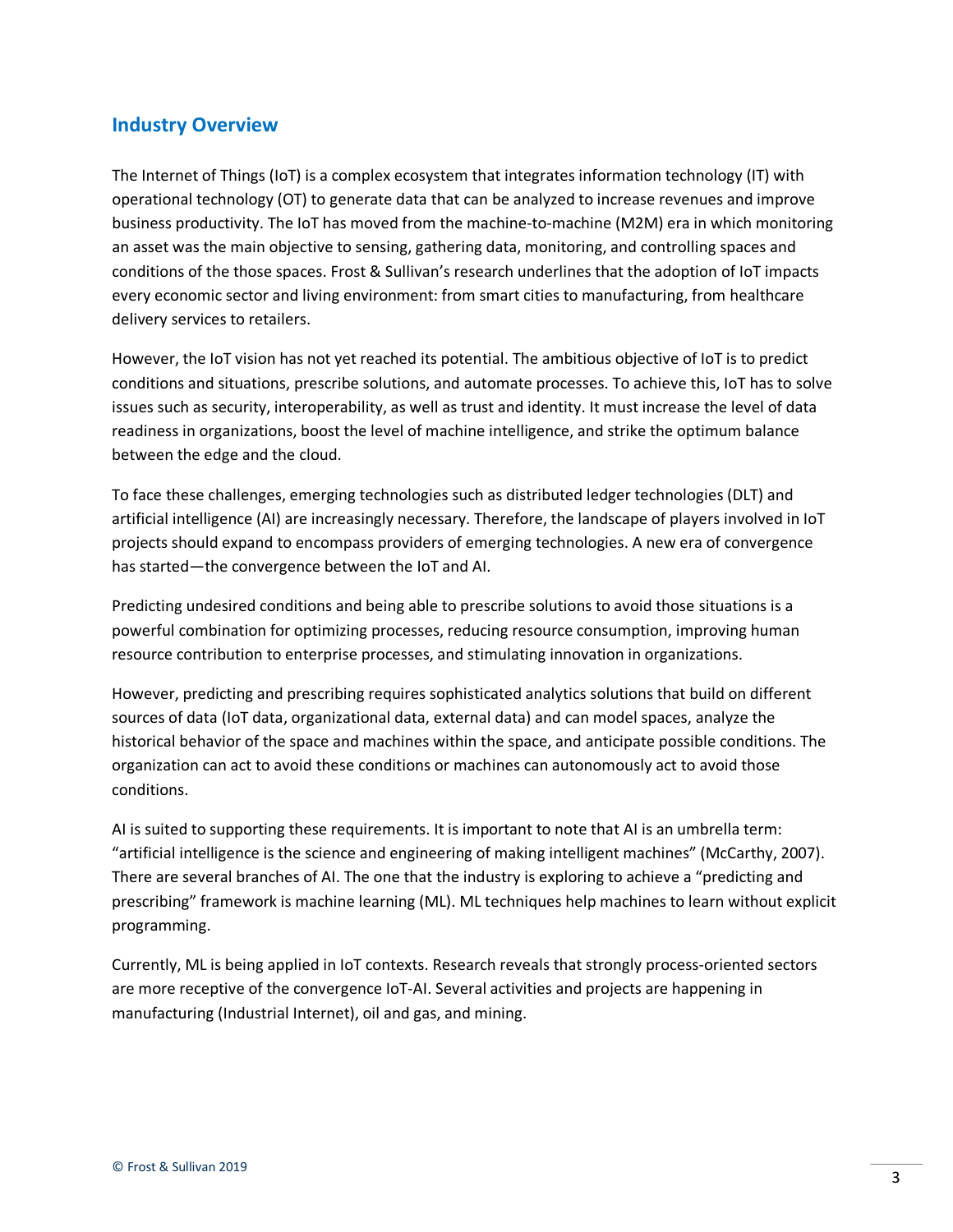### **Frost Radar Growth, Innovation & Leadership Award relayr**

#### **COMPANY DIAGNOSTIC**

Relayr is an Industrial Internet of Things player helping industrial organizations digitally transform through the vision of Industry 4.0. Its proposition is composed of four aspects: technology, delivery, insurance, and financing. The technology includes an IoT platform, edge computing, visualization tools, and AI suites.

The company's key focus sectors are automotive manufacturing, food manufacturing, and energy.

It is headquartered in Germany with 7 offices in Europe and North America employing +250 people.

Since the establishment in 2013, the company has shown a strong growth strategy. Initially, relayr was mainly known for its Wunderbar IoT hardware developer kit, which was meant for developers with no hardware skills so they could rapidly deploy applications. The company then moved into an investment journey staring in 2014 with a crowdfunding campaign raising \$2.3 million. In 2015, the company then raised \$11.25m and in \$23m in 2016 with the involvement of Munich Re/HSB. Meanwhile, the attention of the market on the company raised and relayr evolved its offer also through acquisition. At the end of 2016, the company acquired the device management company Proximetry. At the beginning of 2017, it acquired the AI data security company, Neokami. As result of this journey, during Summer 2017, TechCrunch nominated relayr as "The Hottest Internet of Things Start-up". The end of that journey is the acquisition by Munich Re for \$300m in September 2018.

#### **FROST RADAR POSITIONING**

During the investment journey described above, relayr has also established itself as an important player in industrial automation by not only providing a robust solution that looks at the business outcomes as final objective. In fact, the market proposition is composed of four dimensions: technology, delivering, financing, and insurance. The technology dimension consists of various components necessary for delivering an industrial solution (edge, middleware, AI, visualization). The delivering dimension looks as the deployment of the industrial solution. It is very important because it gives the sense of an organization, which understands the complexity of industrial sectors. And that complexity reflects also on the CAPEX and OPEX. With the financing dimension, relayr can support different speeds and approaches of design and deployment. Finally, the presence of Munich RE offers end-to-end insurance packages.

This complex and structured offer has attracted numerous customers. In fact, relayr solutions are used by large and mid-size manufacturers in various industrial sectors such as Flanders (Mining, Mills, Oil&Gas, Power Generation, Energy & Utilities as well as Specialty Industries), Coborn (diamond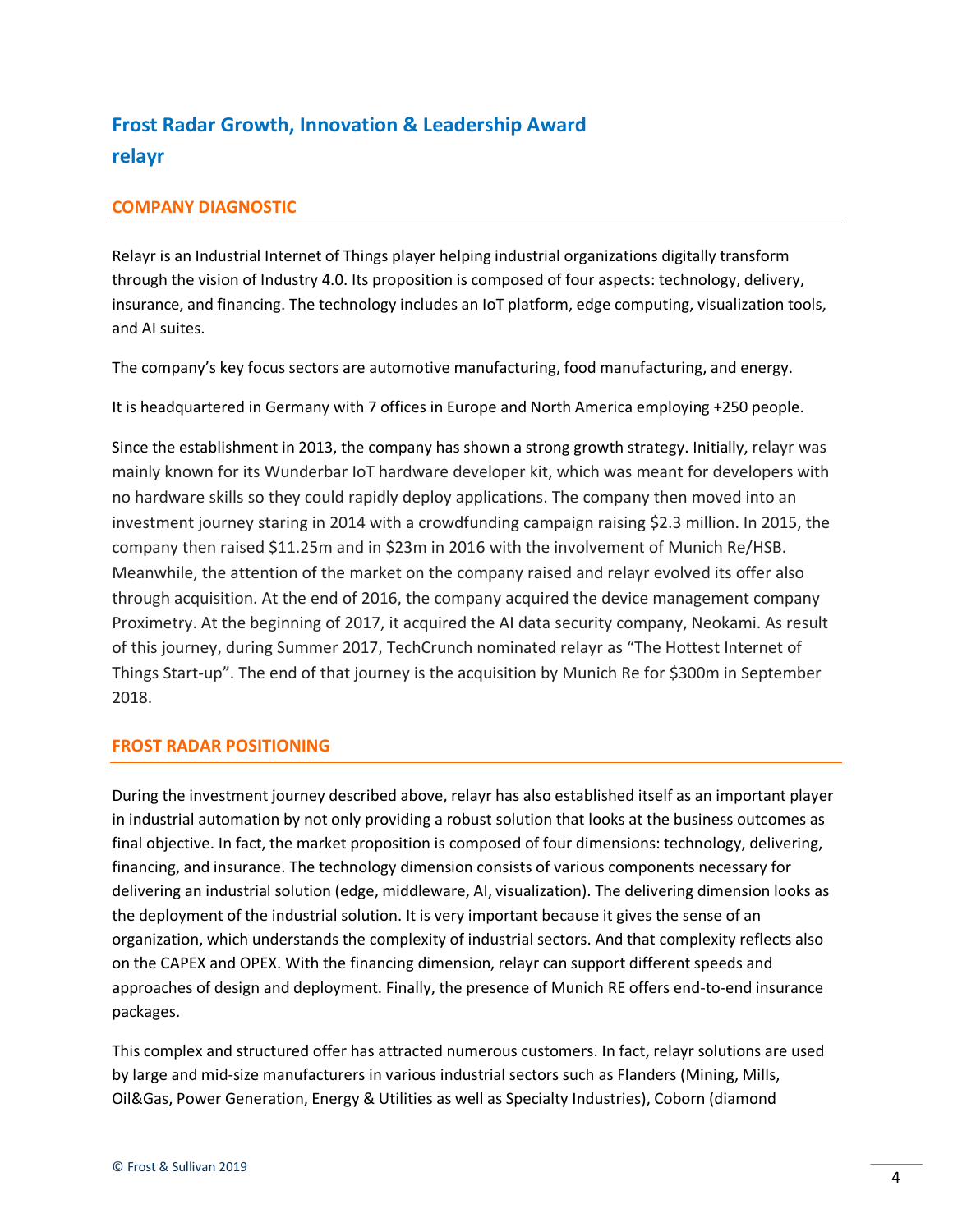industry), Leoni (automotive industry), Grohe (water systems), GE Transportation, and Aluvation (automotive industry).

The investment journey and the definition and implementation of a clear market proposition, wellbeyond just the technological aspect, has driven the growth of relayr in the market place taking the company to the status of reference company in case of AI-based industrial automation solutions.

#### **COMPANY STRENGTHS**

Relayr has demonstrated a strong capacity of reading the evolution of IoT-AI-based solutions for industrial sectors. Behind that, there is a strong understanding of the need and the complexity of those sectors. This is a fundamental aspect in this market domain.

Because of that capacity, relayr has proven the value of its proposition and approach in several manufacturing applications, such as elevator system maintenance, textile manufacturing, motors and generators manufacturing, as well as automotive production optimization.

A strong innovation capability has also made all this possible. This innovation has happened through a combination of in-house development, strategic acquisitions (Proximetry and Neokami) and partnerships.

Relayr has created a strong multidisciplinary ecosystem of partners that includes companies such as Cisco, Microsoft, AWS, Google Cloud, Intel, Dell, LoRa Alliance, T-Systems, Bearing Point, and Porsche Consulting. This is a source of innovation, market opportunities, but, above all a clear sign, looking at the names in the ecosystem, that the market sees relayr as an important player.

#### **COMPANY OPPORTUNITIES**

Relayr has three fundamental conditions in place for experiencing further growth sector-wise, but also geographically:

- 1) The company has reached a strong financial stability after the acquisition of Munich RE.
- 2) Relayr proposes a flexible approach to industrial problems with ability to move accordingly between the edge and the cloud. The proposition adapts to the customer through ideas as such as "equipment-as-a-service" transforming business models and making them data-centric.
- 3) The ecosystem of partners is prestigious and growing in technological terms, but also bringing in companies specialized in specific sector applications. The company is growing rapidly, becoming a desirable partner for industrial organizations on the digital transformation journey.

Frost & Sullivan firmly believes that relayr is and will be one of the preferential partners for industrial organizations involved in the strategic journey of digital transformation. As this journey becomes more sophisticated and IoT-AI based solutions increase in demand, relayr will also be the ideal partner to consider in Frost & Sullivan's opinion.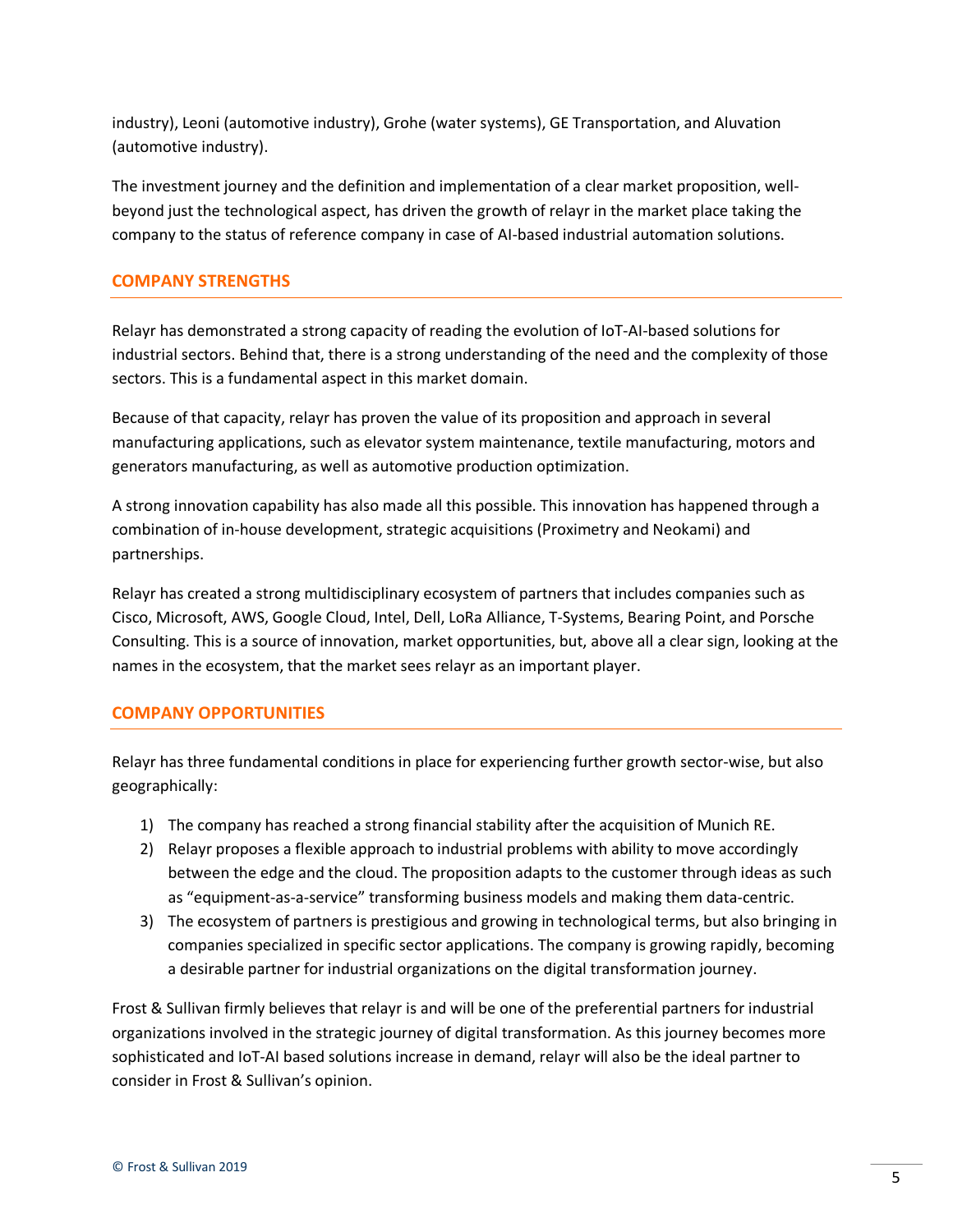### **What is the Frost Radar? A Practical, High Impact, Scalable C2A (Companies to Action) Tracking Solution**

#### **WHAT IS IT?**

A robust analytical tool that benchmarks companies' innovation focus and growth performance in a given market.

#### **HOW IS IT BUILT?**

Through in-depth analysis built on our 360-degree research methodology (primary and secondary research) and objective rating of companies in any given market.

#### **WHY DO WE NEED IT?**

To understand how companies benchmark against each other in their ability to innovate and grow against a backdrop of industry transformation and evolution.

#### **WHAT WILL IT ACCOMPLISH?**

Enable companies to gain an objective, independent perspective of their innovation and growth strategies, including their robustness, effectiveness, relative competitive strength, and implications on their long-term success.

#### **HOW TO USE IT?**

Frost Radar is a dynamic tracking tool that offers frequent rating and positioning of companies that are leading the industry on growth, innovation or both. Due to changes in operating environment and internal changes within these organizations, their positioning in Frost Radar will change over time. It is important to leverage Frost Radar to ensure that companies are aware of changes to their ecosystem and their relative positions to it.

#### **WHAT DOES IT MEAN TO BE ON THE FROST RADAR?**

Every company that finds itself on the Radar has been chosen because they have proven themselves to be worthy by demonstrating excellence in either growth, innovation, or both, and are able to translate that into proven solutions that benefit their clients. At times, companies with high market share may not place on the Radar. Companies are chosen because they are already doing great things, or because they are poised to do great things.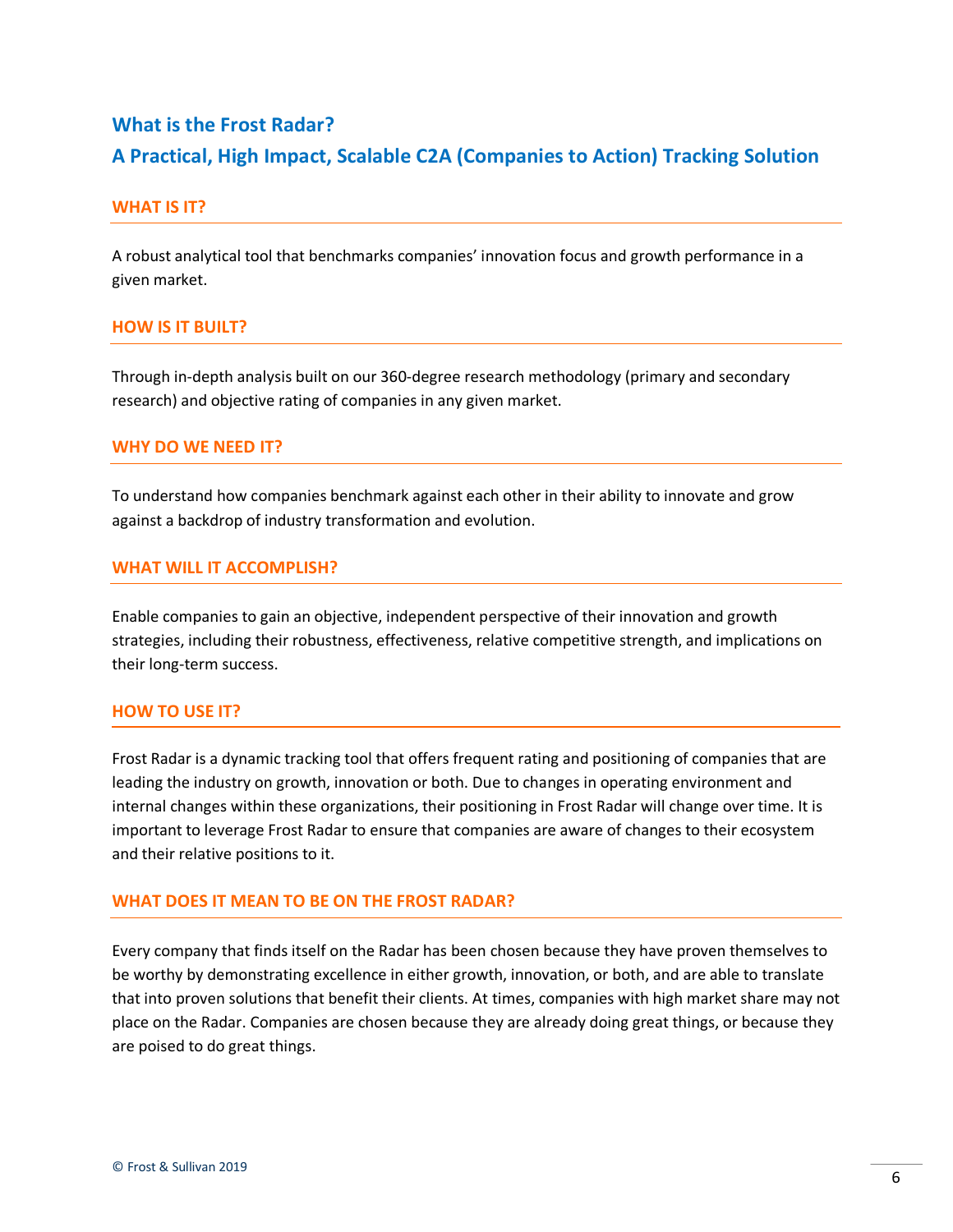#### **Frost Radar → C2A**

All companies on the Frost Radar could be C2A. Best Practice recipients are the companies that Frost & Sullivan considers the **Companies to Act On Now**.

#### **GROWTH EXCELLENCE AWARD**

The Growth Excellence best practice award is bestowed on companies that are achieving high growth in an intensely competitive industry. This includes emerging companies making great strides in market penetration or seasoned incumbents holding on to their perch at the pinnacle of the industry.

#### **INNOVATION EXCELLENCE AWARD**

The Innovation Excellence best practice award is bestowed on companies that are industry leaders reinventing themselves through R&D investments and innovation. These may be companies that are entering a new market and contend for leadership through heavy investment in R&D and innovation.

#### **GROWTH, INNOVATION & LEADERSHIP AWARD**

The Growth Innovation Leadership (GIL) best practice award is bestowed on companies that are market leaders that are at the forefront of innovation. These companies consolidate or grow their leadership position by continuously innovating and creating new products and solutions that serve the evolving needs of the customer base. These companies are also best positioned to expand the market by strategically broadening their product portfolio.

#### **Frost Radar**

#### **2 Major Indices, 10 Analytical Ingredients, 1 Platform**

#### **VERTICAL AXIS – THE GROWTH INDEX**

Growth index is a measure of a company's growth performance and track record, along with its ability to develop and execute a fully aligned growth strategy and vision; a robust growth pipeline system; and effective market-, competitor-, and end-user focused sales and marketing strategies.

- **GI1: Market Share (previous 3 years):** Market share relative to its competitors in a given market space for the previous three years.
- **GI2: Revenue Growth (previous 3 years):** Revenue growth rate for the previous three years in the market/ industry/category that forms context for the given Frost Radar.
- **GI3: Growth Pipeline:** This is an evaluation of the strength and leverage of the company's growth pipeline system, to continuously capture, analyze and prioritize its universe of growth opportunities.